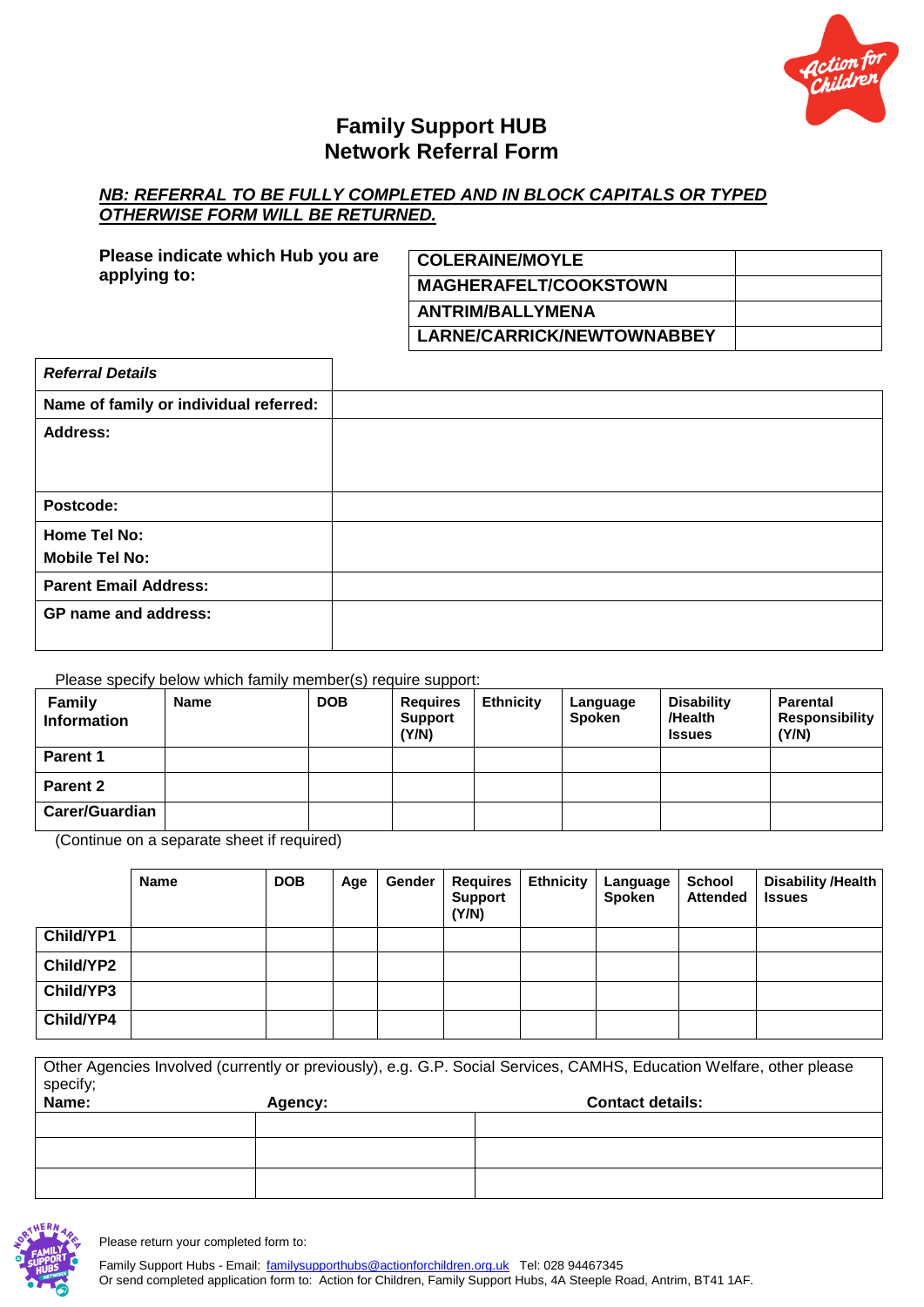

| <b>Family Status:</b>                          |              | <b>Family Composition:</b>                               |                |  |
|------------------------------------------------|--------------|----------------------------------------------------------|----------------|--|
| (Please click on box to check)                 |              | (Please click on box to check)                           |                |  |
| One parent family $\square$                    |              | Home (both parents) $\Box$                               |                |  |
| Gender: Female $\Box$ Male $\Box$ Other $\Box$ |              | Home (one parent + partner) $\Box$                       |                |  |
|                                                | Please state | Home (one parent) $\Box$                                 | Unknown $\Box$ |  |
| Two parent family $\square$                    |              | Kinship Carer/s $\Box$ (please specify e.g. Grandparent) |                |  |
|                                                |              |                                                          |                |  |

٦

| <b>Primary Reason for Referral</b>                                                 |                                                                                       |
|------------------------------------------------------------------------------------|---------------------------------------------------------------------------------------|
| (Please check one box only)                                                        |                                                                                       |
| Adult mental health issues [                                                       | Bereavement support (adult) $\square$                                                 |
| Bereavement support (child) $\square$                                              | Child care support $\square$                                                          |
| Counselling services for children/young people $\Box$                              | Counselling services for parent/s $\Box$                                              |
| Counselling services for families                                                  | Disability support $\square$                                                          |
| Domestic violence                                                                  | Drug/alcohol related harm/abuse by child or young<br>person (0-18) $\Box$             |
| Drug/alcohol related harm/abuse by adults (including<br>parents)                   | Education and employment support $\square$                                            |
| Emotional and behavioural difficulty support for pre-<br>school children $\Box$    | Emotional and behavioural difficulty support for<br>primary school children $\square$ |
| Emotional and behavioural difficulty support for post<br>primary school children L | Emotional and behavioural difficulty support for<br>parents $\square$                 |
| Emotional support for child (bullying, separation etc)                             | Family breakdown $\square$                                                            |
| Financial support $\Box$                                                           | Housing $\square$                                                                     |
| Homelessness [                                                                     | Offending (at risk behaviour) for children and young<br>people $\square$              |
| Parenting programmes/parenting support $\Box$                                      | Practical support e.g. furniture/appliances $\Box$                                    |
| School attendance                                                                  | Self-harming (child) $\Box$                                                           |
| Youth activities/support L                                                         | One to one support for young people $\square$                                         |
| Other - please state                                                               |                                                                                       |